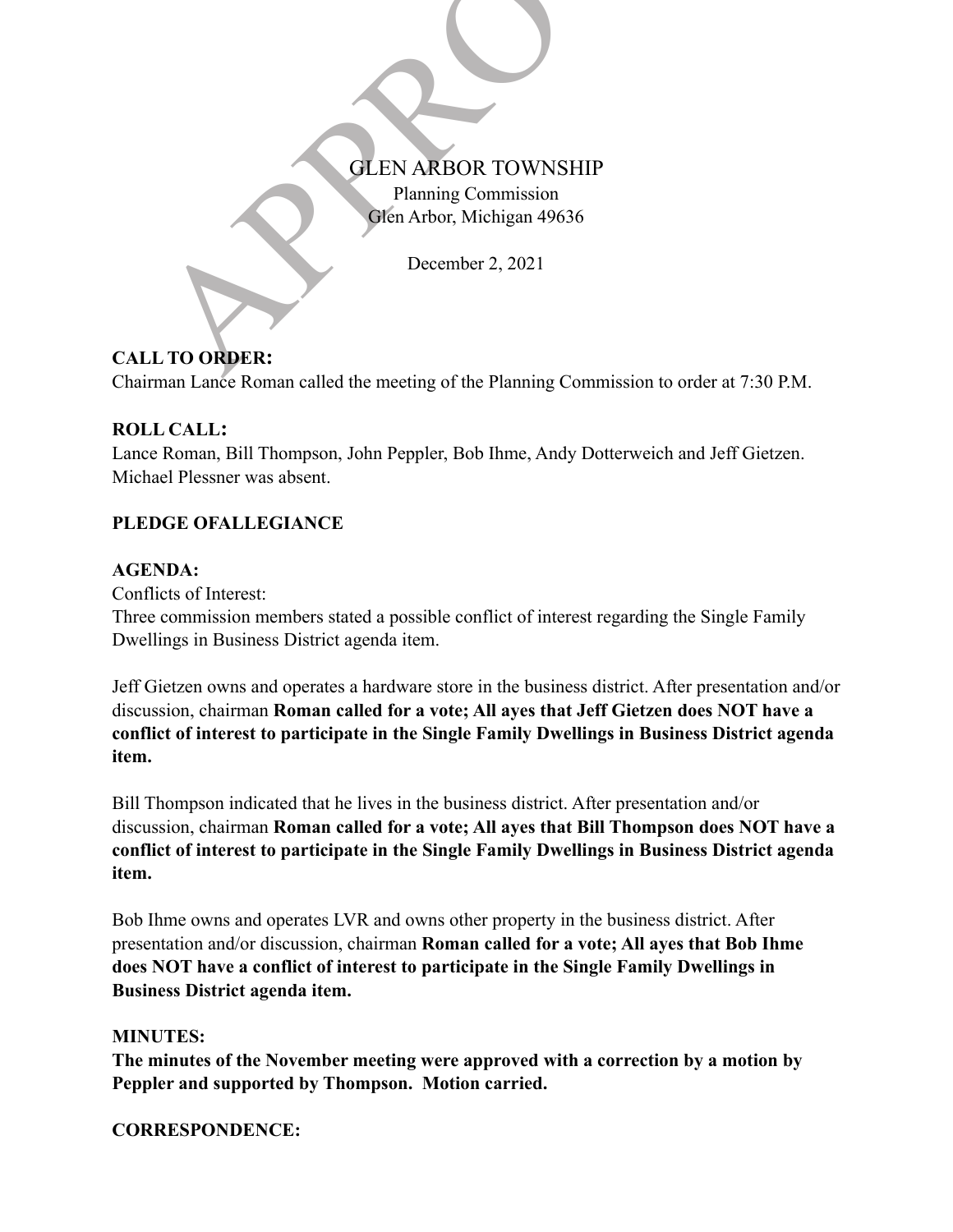## **TOWNSHIP BOARD REPORT:**

VNSHIP BOARD REPORT:<br>
Server that Deering's Tree Service was selected to do the clean-up of the Cemeter<br>
eshould be starting next week. Taking out the downed trees will cost about 25,000.00.<br>
change in banks from TCF to Hu Peppler reported that Deering's Tree Service was selected to do the clean-up of the Cemetery and they should be starting next week. Taking out the downed trees will cost about 25,000.00. The change in banks from TCF to Huntington caused some confusion in reconciling the accounts but a meeting with a representative from Huntington Bank clarified the process. David Houghton was appointed to the Board of Review and will be attending the December meeting. The Fisher Lake channel was dredged.

# **ZONING ADMINISTRATORS REPORT**

Glen Arbor Township Zoning Administrator, Tim Cypher reported that he issued four land use permits in November, completed two land divisions and has two more pending. LeBear is rebuilding after their fire and Weisen is rebuilding their building after being destroyed by a car crashing into it.

## **ZONING BOARD OF APPEALS REPORT:**

The Township Board has not appointed a new member yet but should have someone appointed next month. Cypher did report that there is nothing pending at this time.

## **PUBLIC COMMENTS:**

#### **BUSINESS:**

1) Review Watershed District proposal

Roman provided a document he drafted as a discussion starting point, indicating that its purpose is that of a discussion guide, but does not necessarily include all subject matter and may include items not worthy of discussion. Also included was his paraphrased summary of correspondence he has received on this matter. It was mentioned that all correspondence to this matter is of public record and available from the Township clerk. Rob Karner, one of the authors of the Watershed District proposal, was present. He stated they are working with a consultant and the Empire Township Board and its Planning Commission. Their goal is to put Empire, Kasson, Cleveland, and Glen Arbor townships on the same page to adopt similar ordinances The Planning Commission members discussed the proposal, with input from Rob Karner who provided insight and explanation to the PC members on the subject matter. The following table of discussion points and commission member comments follows:

(Note: This agenda item minutes was authored by Chairman Roman and reviewed by the recording secretary.)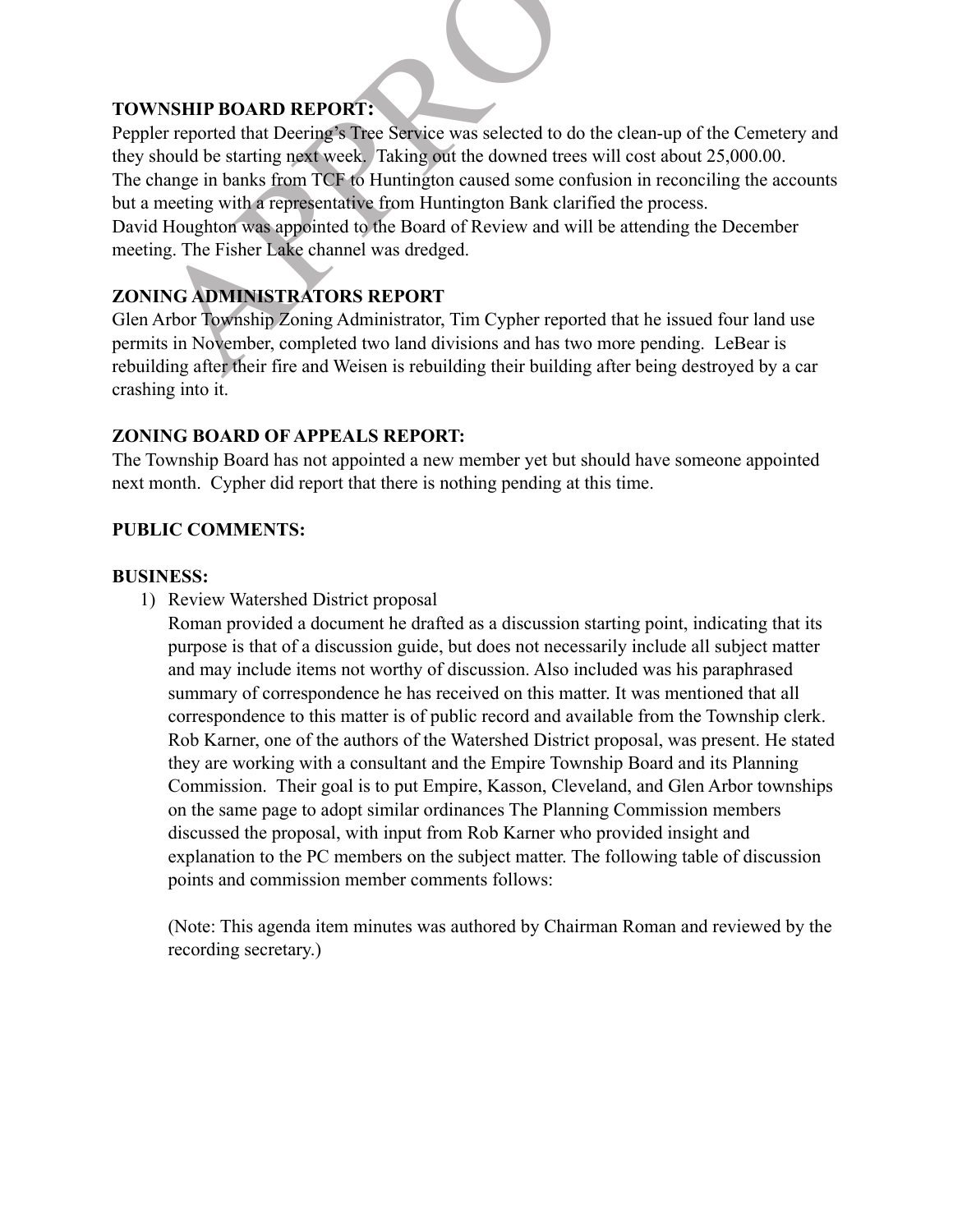| <b>ITEMS</b>                                                                               | <b>Considerations</b>                                                                                                                                                                                                                                                                                                                                                                                                                                     | <b>Commission Member Rema</b>                                                                                                                                                                                                                                                                                                                |  |  |
|--------------------------------------------------------------------------------------------|-----------------------------------------------------------------------------------------------------------------------------------------------------------------------------------------------------------------------------------------------------------------------------------------------------------------------------------------------------------------------------------------------------------------------------------------------------------|----------------------------------------------------------------------------------------------------------------------------------------------------------------------------------------------------------------------------------------------------------------------------------------------------------------------------------------------|--|--|
| Section 1A/B - Purpose<br>Section 1C/B - Application                                       | <b>Good intent</b><br>How is physical border of t<br>watershed defined on a pra<br>basis, i.e. map?<br>It appears a large portion d<br>township would be in the $\beta$<br>district. Why not just apply<br>proposed protection to the<br>township?<br>Creating a new zoning distr<br>something that should only<br>done when it is the only m<br>solve an issue. Creating a n<br>district, especially an overl<br>create many unintended<br>consequences. | Karner indicated that the s<br>$\bullet$<br>defined watershed physica<br>borders.<br>Discussion promoted that<br>٠<br>most of the Township, outs<br>the park, is in the watershe<br>an overlay district is not ne<br>required and any ordinance<br>be township wide.<br>Comments were made that<br>٠<br>a new zoning district shoul<br>need. |  |  |
| Section 2A9 - Steep Slope Defin Is slope % too restrictive?<br>Section 3A - Permitted Uses | Already covered in districts                                                                                                                                                                                                                                                                                                                                                                                                                              | Discussion of slope was too<br>٠<br>restricted and was compar<br>the state critical dune retra<br>Proposed slope restriction<br>٠<br>excessive in many situation<br>These items are already co<br>$\bullet$                                                                                                                                  |  |  |
| Section 3B - Non-permitted Use<br>Section 3C - Lot Area  Setback<br>Requirements           |                                                                                                                                                                                                                                                                                                                                                                                                                                                           | the underlying districts.<br>Discussion of gas station re<br>٠<br>would prohibit such on Gle<br>affecting boat marine need                                                                                                                                                                                                                   |  |  |
| Section 3D - Shoreline Vegetativ                                                           | Good intent<br>Is size too excessive?<br>How much does this help<br>watershed quality for a littl<br>slope situation, what has g<br>water absorbent sand or so<br>Does this solve a major imp<br>watershed quality?                                                                                                                                                                                                                                       | Discussion focus on size be<br>٠<br>restrictive.<br>Questioned, why a buffer is<br>٠<br>on flat land that has good<br>and no runoff into the lake<br>Suggested that land slope s<br>$\bullet$<br>considerations should ente                                                                                                                  |  |  |
| <b>ITEMS</b>                                                                               | <b>Considerations</b>                                                                                                                                                                                                                                                                                                                                                                                                                                     | <b>Commission Member Rema</b>                                                                                                                                                                                                                                                                                                                |  |  |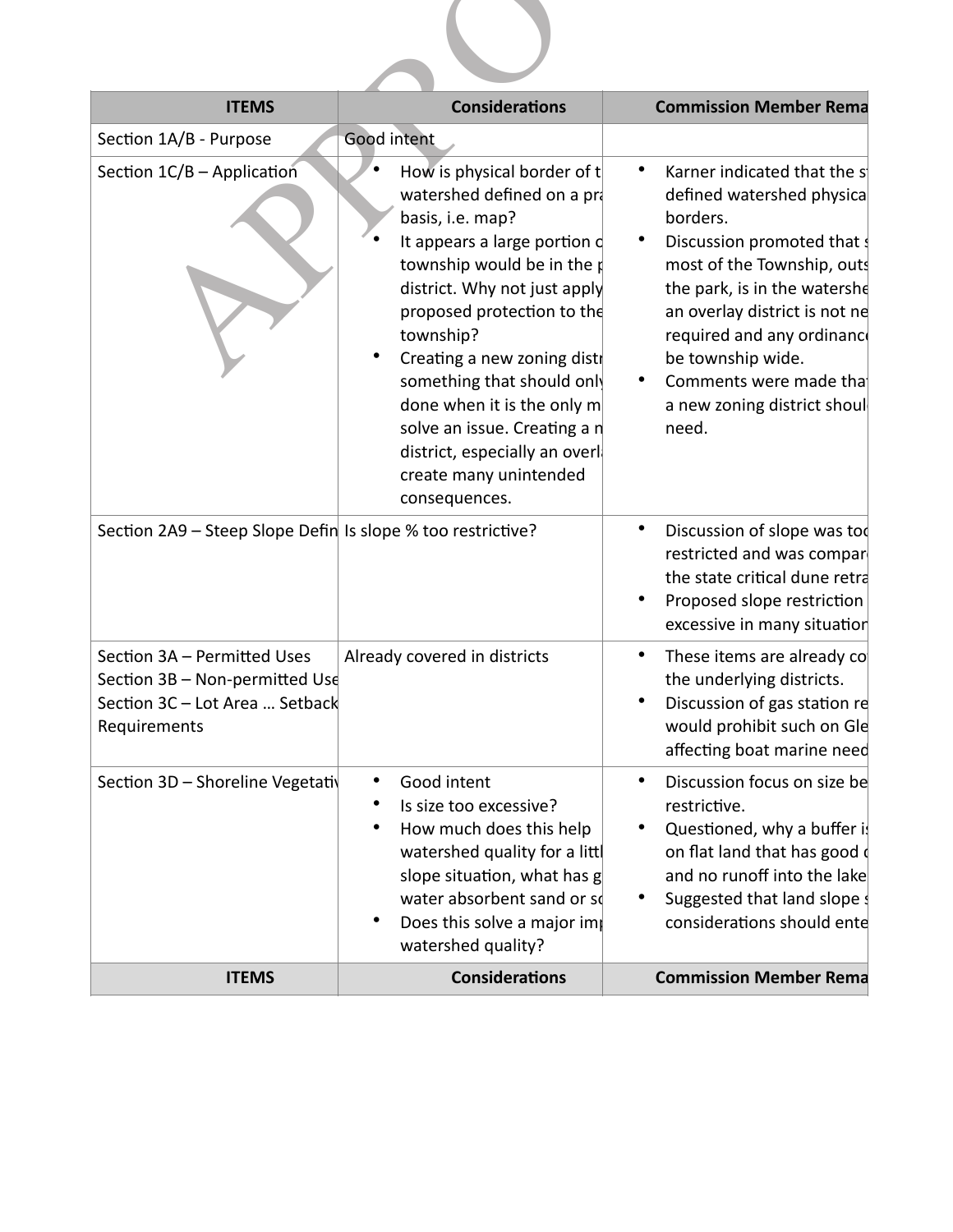|                                                                 |                                                                                                                                                                                                                                                                                                                                                                           | this requirement.<br>Rob Karner indicated that I<br>nationwide research repor<br>runoff is a major impact to<br>quality. He also indicated tl<br>manicured lawn has shallo<br>and does not provide captu<br>runoff nutrients, compared<br>natural vegetation.                                                                                                                                        |
|-----------------------------------------------------------------|---------------------------------------------------------------------------------------------------------------------------------------------------------------------------------------------------------------------------------------------------------------------------------------------------------------------------------------------------------------------------|------------------------------------------------------------------------------------------------------------------------------------------------------------------------------------------------------------------------------------------------------------------------------------------------------------------------------------------------------------------------------------------------------|
| Section 3E - Hardened Seawalls                                  | Mostly on North shore of L<br>٠<br>(Day Forest Rd.)<br>Is reflective wave action a r<br>issue, considering that the<br>depth in these areas are let<br>feet, and most wave energ<br>already been absorbed?<br>Retaining wall may be a be<br>solution when the land is h<br>above the water with drop<br>the water (no or very steep<br>Demonstrate harden seaw:<br>to ZA? | Discussion that the state re<br>permit to install a seawall.<br>Discussion of wave energy<br>absorbed as water gets sha<br>near shore. As a result, sea<br>provides little wave reflecti<br>Noted that most seawalls a<br>on North shore of Little Gle<br>land is too high above the<br>and a retaining wall is the p<br>solution.<br>Solution of riprap or seawa<br>٠<br>be left to property owner. |
| Section 3F - Fertilizer Use                                     | Good idea not to use fertili<br>Is this already covered by s<br>statues?                                                                                                                                                                                                                                                                                                  | Agreement that fertilizer is<br>$\bullet$<br>environmentally unsound<br>front or steep slopes and is<br>regulated by the state.                                                                                                                                                                                                                                                                      |
| Section $3G$ – Lot Coverage and $\mathbb N$<br>Vegetative Cover | Most of this covered in the<br>$\bullet$<br>underlying districts.<br>30% vegetative coverage to<br>excessive?<br>Most land is sand that tend<br>drain well and quickly.<br>Language subjective: "To t<br>practical "                                                                                                                                                      | Discussion that maximum<br>٠<br>coverage in most districts i<br>Concern that long driveway<br>$\bullet$<br>be a problem in the propos<br>ordinance.<br>Propose ordinance languag<br>$\bullet$<br>abstract. Law requires that<br>restrictions are itemized ar<br>clear text.                                                                                                                          |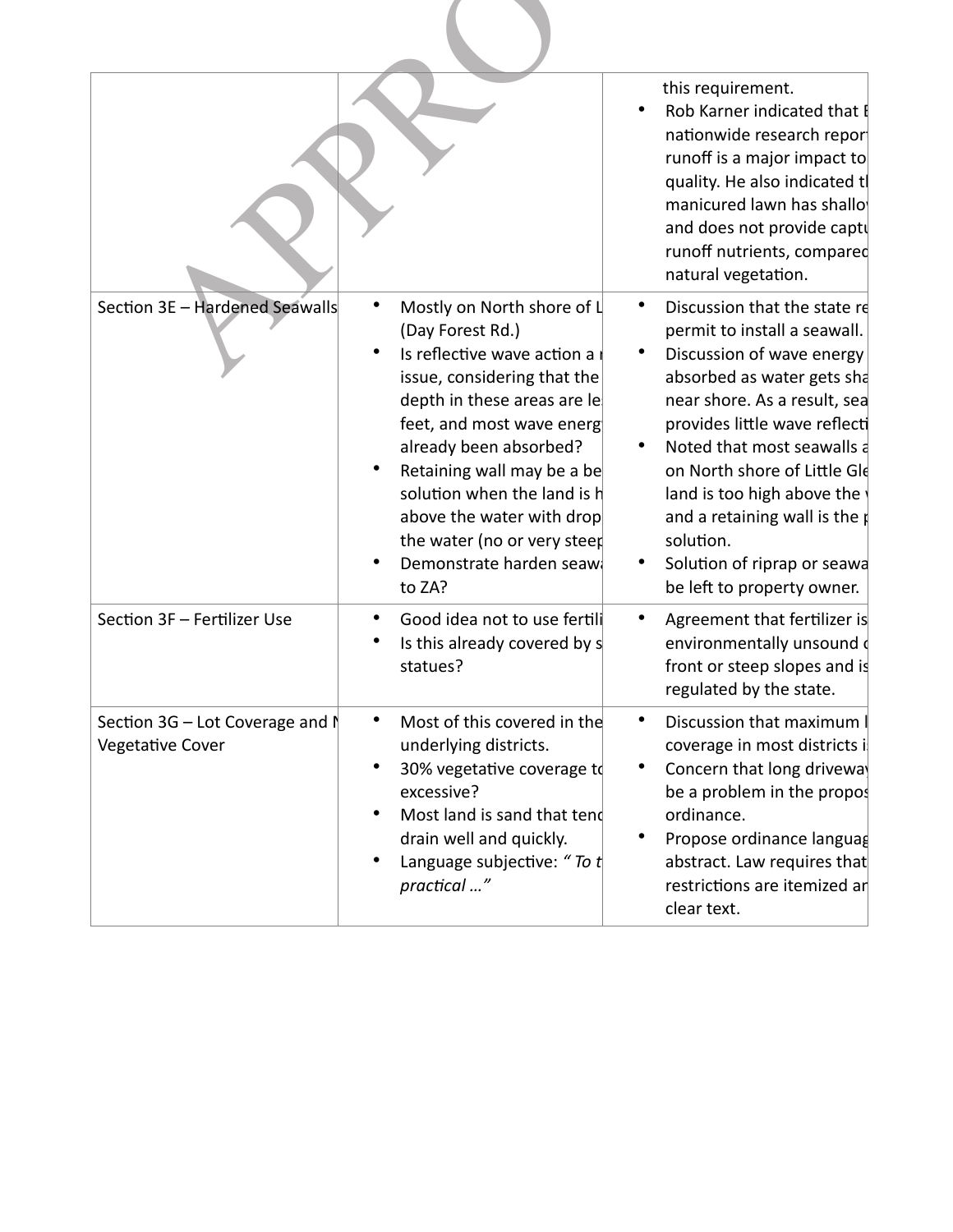| <b>ITEMS</b>                                             | <b>Considerations</b>                                                                                                                                                                                                                                                                                                                   | <b>Commission Member Rema</b>                                                                                                                                                                                                                                                                       |
|----------------------------------------------------------|-----------------------------------------------------------------------------------------------------------------------------------------------------------------------------------------------------------------------------------------------------------------------------------------------------------------------------------------|-----------------------------------------------------------------------------------------------------------------------------------------------------------------------------------------------------------------------------------------------------------------------------------------------------|
| Section 3H - Storm water Mana                            | Managed by County ordina<br>Most land is sand that tend<br>drain well and quickly.<br>A heavy rain or spring snow<br>will temporary result in hig<br>water areas ponding. Is it e<br>that this would be mitigate<br>How close is GA to buildou<br>affects the rationale staten<br>suggested?<br>Language subjective: "Who<br>feasible " | Discussion that the county<br>$\bullet$<br>and issues permits.<br>It was suggested that Glen<br>Township is close to build of<br>not an issue with Storm wa<br>Management.                                                                                                                          |
| Section 3I - Steep Slopes                                | Requirement language too subject                                                                                                                                                                                                                                                                                                        | Discussed in Steep Slopes I<br>(above)                                                                                                                                                                                                                                                              |
| Section 3J - General Design and<br>Development Standards | Requirement language too<br>subjective<br>Tree protection requiremer<br>excessive?<br>Too much reliance on ZA                                                                                                                                                                                                                           | Propose ordinance languag<br>٠<br>abstract. Law requires that<br>restrictions are itemized ar<br>clear text.                                                                                                                                                                                        |
| Section 4B - Site plan approval                          | Are the requirements exce<br>٠<br>necessary, and too subjecti<br>Can the requirements be<br>performed by the owner/a<br>or is a consulted needed?<br>Too much reliance on ZA?                                                                                                                                                           | Most of the requirement n<br>$\bullet$<br>already in the ordinance.<br>Environmental inventory<br>$\bullet$<br>requirement is difficult for<br>average person to do, and<br>require a consultant.<br>Questioned if the environn<br>$\bullet$<br>inventory requirement<br>accomplishes proposal obje |
| Section 4C – Plot plan approval                          | When is a plot vs site plan require                                                                                                                                                                                                                                                                                                     | Difference explained by Tir<br>$\bullet$<br>Site plan for PC review, as I<br>does not, determined by u<br>district requirements.                                                                                                                                                                    |
|                                                          | Things to think about                                                                                                                                                                                                                                                                                                                   |                                                                                                                                                                                                                                                                                                     |
| Enforcement                                              | How is after the fact enforcement                                                                                                                                                                                                                                                                                                       | This was discussed in many<br>$\bullet$<br>above topics.<br>Too much reliance on ZA<br>Should not have an ordinal<br>not enforceable.<br>Suggested that enforcemer<br>$\bullet$<br>in the form of neighbor cor                                                                                      |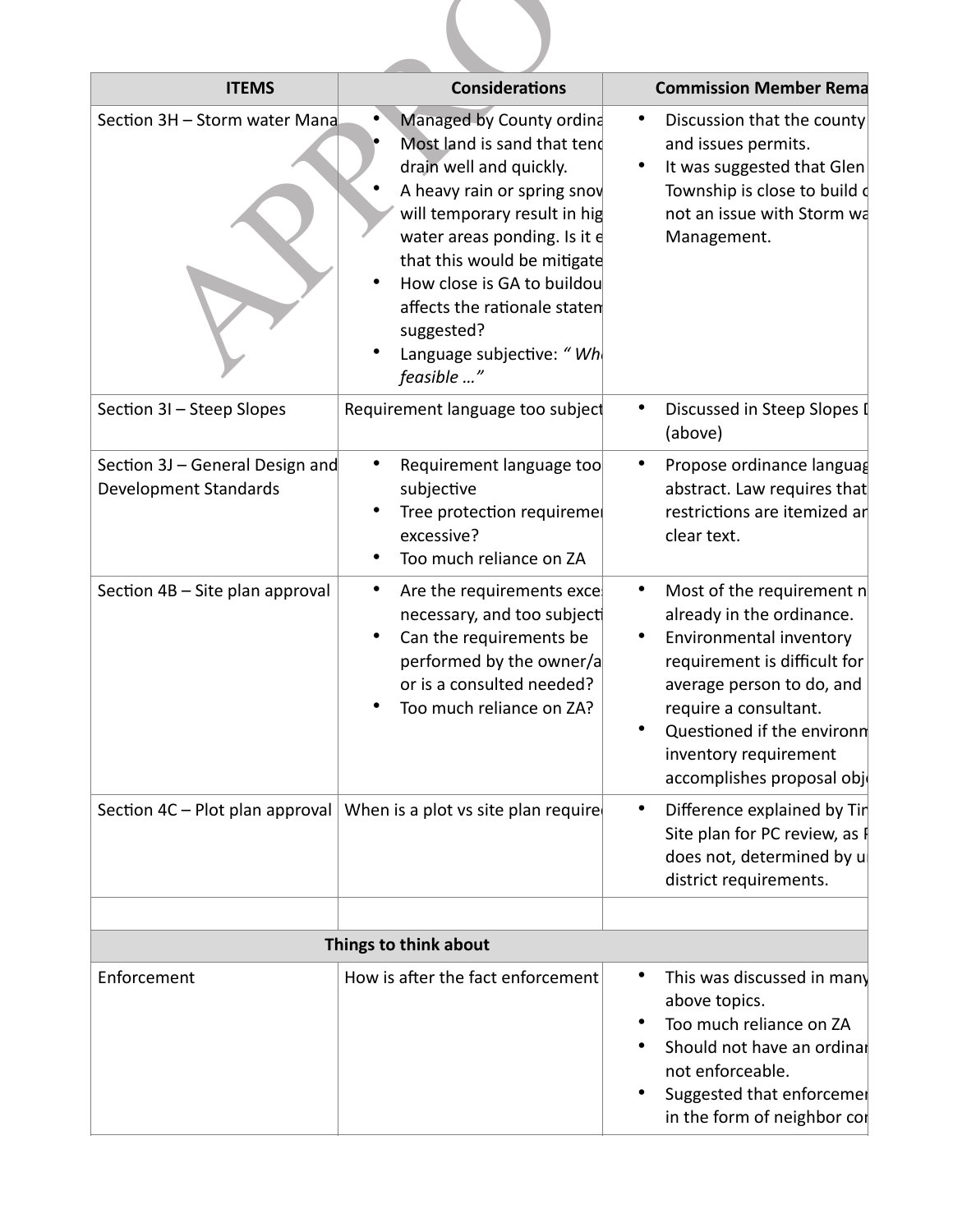| Subjective Language         | Too much reliance on ZA?<br>Litigation?                                                                                                                                                                                                                                                    | Propose ordinance languag<br>abstract. Law requires that<br>restrictions are itemized ar<br>clear text (repeated).                                                                                                             |
|-----------------------------|--------------------------------------------------------------------------------------------------------------------------------------------------------------------------------------------------------------------------------------------------------------------------------------------|--------------------------------------------------------------------------------------------------------------------------------------------------------------------------------------------------------------------------------|
| New overlay zoning district | Does proposal rise to the Id<br>necessity for a new zoning<br>Unintended consequences                                                                                                                                                                                                      | Already suggested, townsh<br>ordinance would be better<br>new district.                                                                                                                                                        |
| Grandfathering              | How many parcels would n<br>already be grandfathered?<br>Is grandfathering fair to ne<br>lot construction owners?<br>When does a change on $pr$<br>trigger an ordinance requir<br>How is non-conformance h<br>Should this be a township $\mu$<br>ordinance to eliminate<br>grandfathering? | Discussion on a township p<br>ordinance.<br>Discussed when change on<br>property would trigger an<br>ordinance requirement. Pr<br>language too vague.                                                                          |
| <b>Public Awareness</b>     | Will the average property of<br>٠<br>perspective buyer be awar<br>ordinance contents?<br>Would this be better serve<br>٠<br>educational piece by the G<br>Association and township,<br>opposed to an ordinance?                                                                            | Discussed that most people<br>aware of zoning in general.<br>Suggested that a better alt<br>to having an ordinance, wo<br>an educational program se<br>the Township and the Glen<br>Association targeted at lan<br>applicants. |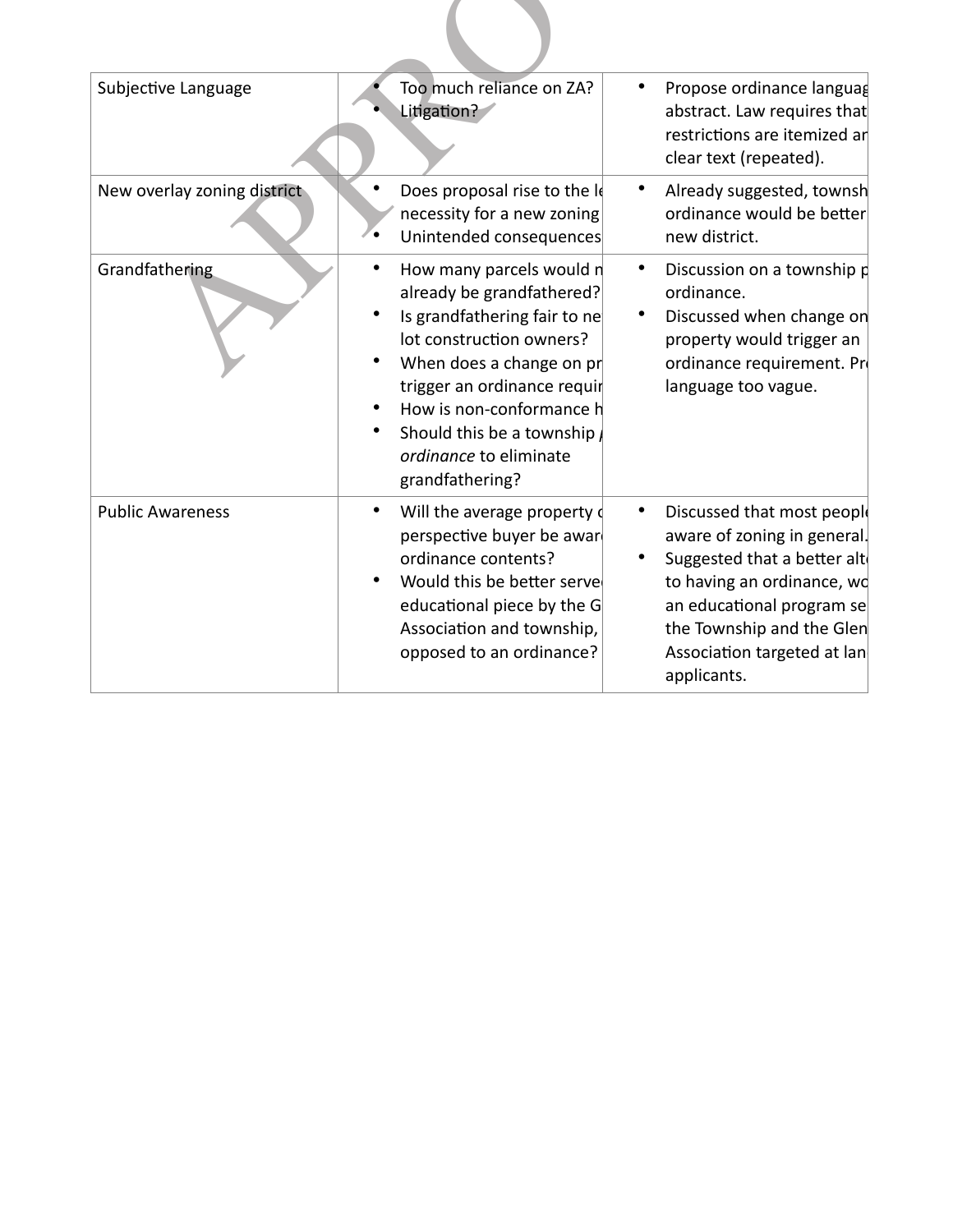- 2) Review Township Board comments for Single Family Dwellings in<br>Business(Time Allowing)<br>3) Review Ordinance update proposals (Hold for future agenda)<br>3) Review Ordinance update proposals (Hold for future agenda)<br>3. Relaxi 2) Review Township Board comments for Single Family Dwellings in Business(Time Allowing)
	- 3) Review Ordinance update proposals (Hold for future agenda)
		- a. Relaxing off street parking requirements in Business District
		- b. Fences as structures review

4) Ordinance review subcommittee update (Hold for future agenda)

# **PUBLIC COMMENTS:**

Ken Johns commented on Single Family Residences in the Business District. He is building on Lot 41 on Manitou Boulevard and would like the Planning Commission to be considerate of small lots to use for businesses. Johns also stated that properties South of Western Avenue have several vacant lots that are zoned for business but might have prohibited size requirements.

Bruce Warren, David Burton, Tom Ingold and Kim Almond expressed their various objections to the Watershed Proposal.

## **COMMISSION MEMBER COMMENTS:**

Roman will not put the Watershed proposal on a future agenda since there has been no motion made to continue discussion at this time. Rob Karner suggested that some revisions are being made and they will be ready to present the proposal in the spring.

## **ADJOURN:**

The meeting of the Glen Arbor Planning Commission was adjourned at 9:30 by Chairman Lance Roman

Respectfully Submitted Dotti Thompson Recording Secretary Glen Arbor Planning Commission